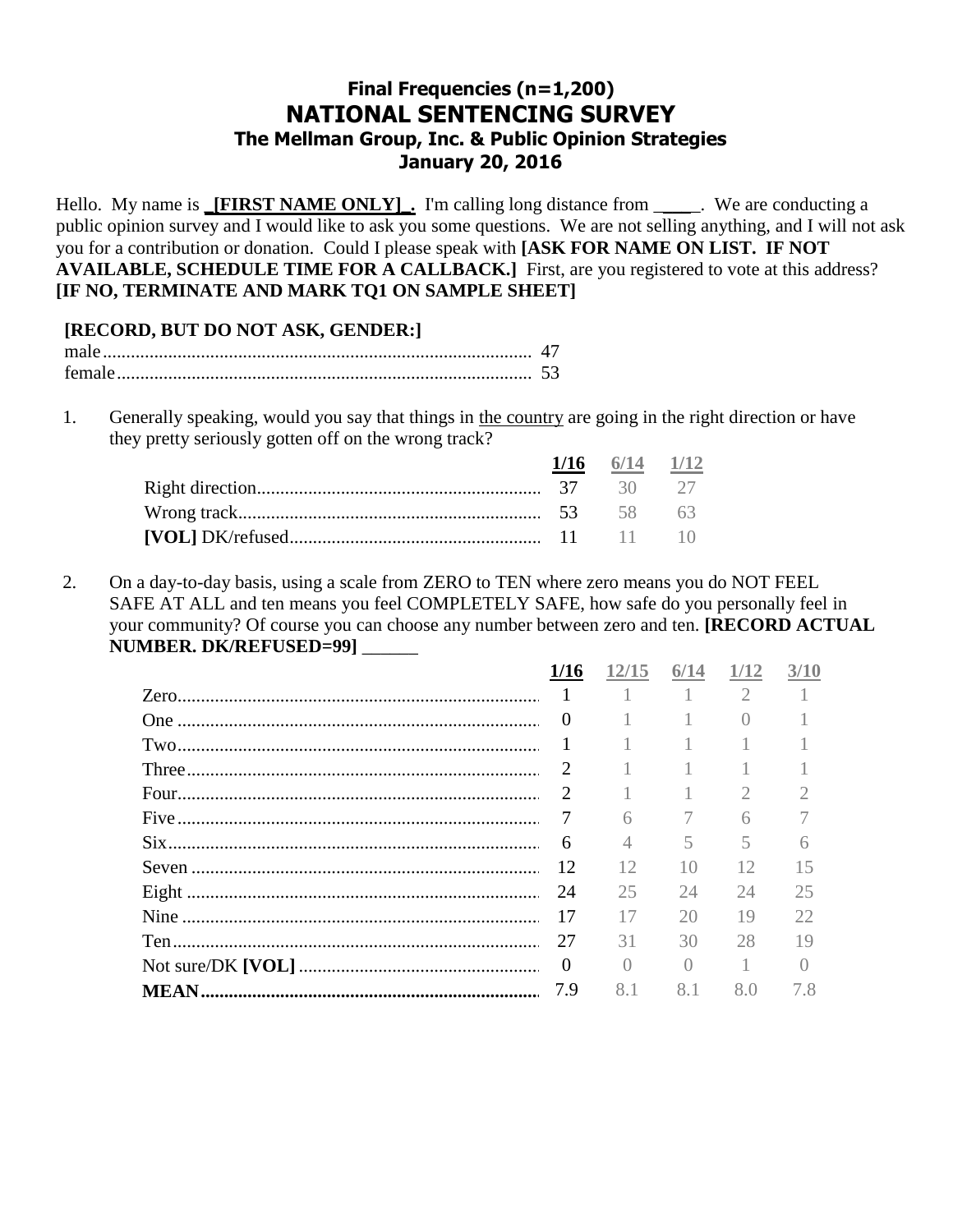# **[SPLIT SAMPLE X]**

3. In your opinion, what should be the main purpose of sending a person to prison? **[ALLOW ONLY ONE RESPONSE]** [IF RESPONSE GIVEN, ASK] What is the second most important purpose? **[ALLOW ONLY ONE RESPONSE]** 

| [READ AND RANDOMIZE]                                                      | $1^{\rm st}$ | 2 <sup>nd</sup> |
|---------------------------------------------------------------------------|--------------|-----------------|
|                                                                           |              |                 |
| To rehabilitate the individual so he might become a productive citizen 25 |              | -20             |
| To keep him locked up in order to protect society from future crimes he   |              |                 |
|                                                                           |              | - 19            |
|                                                                           |              |                 |
|                                                                           |              | 20              |
|                                                                           |              |                 |

## **[SPLIT SAMPLE Y]**

I am going to read you some purposes people have given to send a person to prison. After each, please tell me how important that is as a purpose for sending a person to prison – is it one of the most important purposes, very important, somewhat important, not too important, or not at all important?

|    |                                                     | One of | Very | Smwt | <b>Not</b> | Not at | <b>[VOL]</b> |
|----|-----------------------------------------------------|--------|------|------|------------|--------|--------------|
|    | [RANDOMIZE Q.4-Q.8]                                 | most   | impt | impt | too        | all    | DK/ref       |
| 4. |                                                     | 23     | 45   | 22   | 4          |        |              |
| 5. | To rehabilitate the individual so he might become a |        |      |      |            |        |              |
|    |                                                     | 23     | 40   |      | X          |        |              |
| 6. | To keep him locked up in order to protect society   |        |      |      |            |        |              |
|    |                                                     | 23     | 44   | 22   |            |        |              |
| 7. |                                                     | 15     | 43   | 27   | 8          |        |              |
| 8. |                                                     | 28     |      |      |            |        |              |
|    |                                                     |        |      |      |            |        |              |

# **[RESUME ASKING EVERYONE]**

9. Over the past year, do you think crime in the United States has increased, stayed the same, or decreased?

# **[SPLIT SAMPLE X]**

10. Generally speaking, would you say that people who are found guilty of federal drug crimes serve sentences that are  $[ROTATE]$  \_too harsh, \_too lenient, or about right?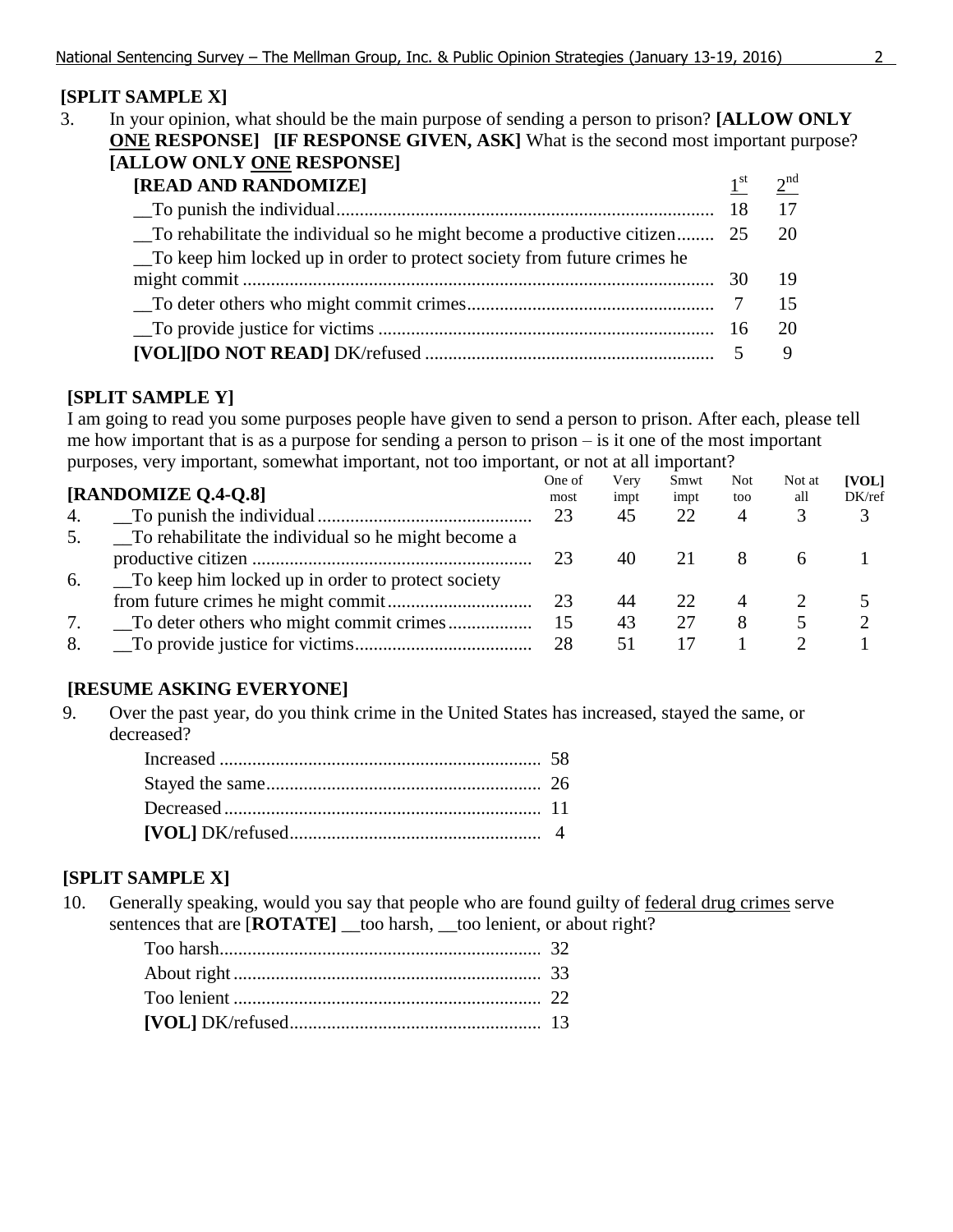# **[SPLIT SAMPLE Y]**

11. Generally speaking, would you say that people who are found guilty of non-violent federal drug crimes serve sentences that are **[ROTATE]** \_\_too harsh, \_\_too lenient, or about right?

## **[RESUME ASKING EVERYONE]**

12. Do you think there are more offenders in federal prison for **[ROTATE]**

\_\_Violent crimes like murder, sex crimes, or terrorism

#### **OR**

\_\_Non-violent drug crimes

13. Statistics show that nearly half the people in federal prison are there for drug crimes like dealing drugs on the street or illegally transporting drugs. Which comes closer to your point of view about these people? **[ROTATE]**

\_\_**Statement A:** That is too many drug criminals taking up too much space in our federal prison system. More of that space should be used for people who have committed acts of violence or terrorism.

#### **OR**

\_\_ **Statement B:** If that's the number of people committing federal drug crimes, that's the number we need to have in federal prisons.

**[IF A OR B, ASK:]** Do you feel that way strongly or not so strongly?

14. Offenders convicted of federal offenses can be sentenced to federal prison or to community supervision programs such as probation, or a combination of both. It has been proposed that offenders who commit non-violent drug crimes be sent to community supervision where they would be monitored and required to participate in mental health and substance abuse programs. Would you find this proposal generally acceptable or generally unacceptable? **[IF ACCEPTABLE/ UNACCEPTABLE, ASK:]**  And do you feel that it is STRONGLY (acceptable/ unacceptable) or NOT SO STRONGLY (acceptable/ unacceptable)?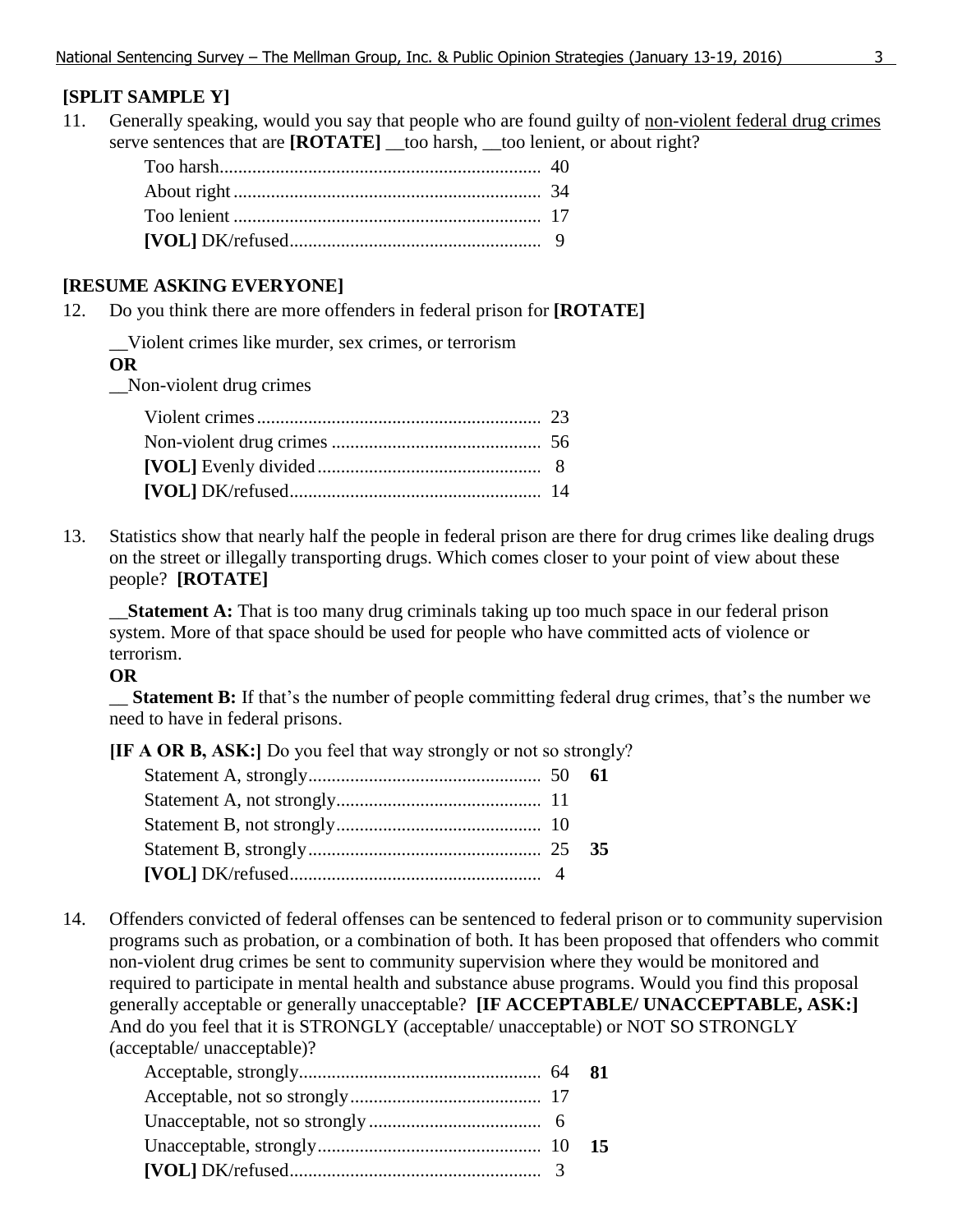# **[SPLIT SAMPLE X]**

15. As you may know, mandatory minimum sentences require those convicted of certain crimes to serve at least a certain length of time in prison. Some people have proposed that instead of mandatory minimums in drug cases, judges have the flexibility to determine sentences based on the facts of each case. Would you find this proposal generally acceptable or generally unacceptable? **[IF ACCEPTABLE/ UNACCEPTABLE, ASK:]** And do you feel that it is STRONGLY (acceptable/ unacceptable) or NOT SO STRONGLY (acceptable/ unacceptable)?

# **[SPLIT SAMPLE Y]**

16. As you may know, mandatory minimum sentences require those convicted of certain crimes to serve at least a certain length of time in prison. Some people have proposed that instead of mandatory minimums, judges have the flexibility to determine sentences based on the facts of each case. Would you find this proposal generally acceptable or generally unacceptable? **[IF ACCEPTABLE/ UNACCEPTABLE, ASK:]** And do you feel that it is STRONGLY (acceptable/ unacceptable) or NOT SO STRONGLY (acceptable/ unacceptable)?

# **[RESUME ASKING EVERYONE]**

I am going to read you some things that could be done to reduce the size and cost of the federal prison population. After I read each one, please tell me if you find that proposal generally acceptable or generally unacceptable. **[IF ACCEPTABLE/UNACCEPTABLE, ASK:]** And, do you feel that it is STRONGLY (acceptable/unacceptable) or NOT SO STRONGLY (acceptable/unacceptable)?

|     | [RANDOMIZE Q.17-Q.21/22]                                                                                                                                                                                                             | ACC | UN-<br><b>ACC</b> | Accept<br>Strg | Accept<br><b>NSS</b> | Unacc<br><b>NSS</b> | Unacc<br>Strg | [VOL]<br>DK/ref |
|-----|--------------------------------------------------------------------------------------------------------------------------------------------------------------------------------------------------------------------------------------|-----|-------------------|----------------|----------------------|---------------------|---------------|-----------------|
| 17. | Allow the courts to review the cases of non-<br>violent offenders who are at least 60 years old<br>to determine whether to release them from                                                                                         |     |                   |                |                      |                     |               |                 |
| 18. | prison and place them on community<br>Allow the courts to review the cases of non-                                                                                                                                                   | 83  | 15                | 64             | 19                   | 5                   | 10            |                 |
| 19. | violent offenders who are terminally ill to<br>determine whether to release them from prison<br>and place them on community supervision<br>_Maintain mandatory minimums for leaders of<br>drug organizations but eliminate mandatory | 84  | 14                | 64             | 20                   | 5                   | 9             |                 |
| 20. | sentences for drug mules, couriers, and street-<br>_Retain mandatory minimum prison sentences                                                                                                                                        | 62  | 33                | 43             | 19                   | 10                  | 23            |                 |
|     | for drug offenses but cut them from 10 years to                                                                                                                                                                                      | 58  | 35                | 36             | 22                   | 12                  | 23            |                 |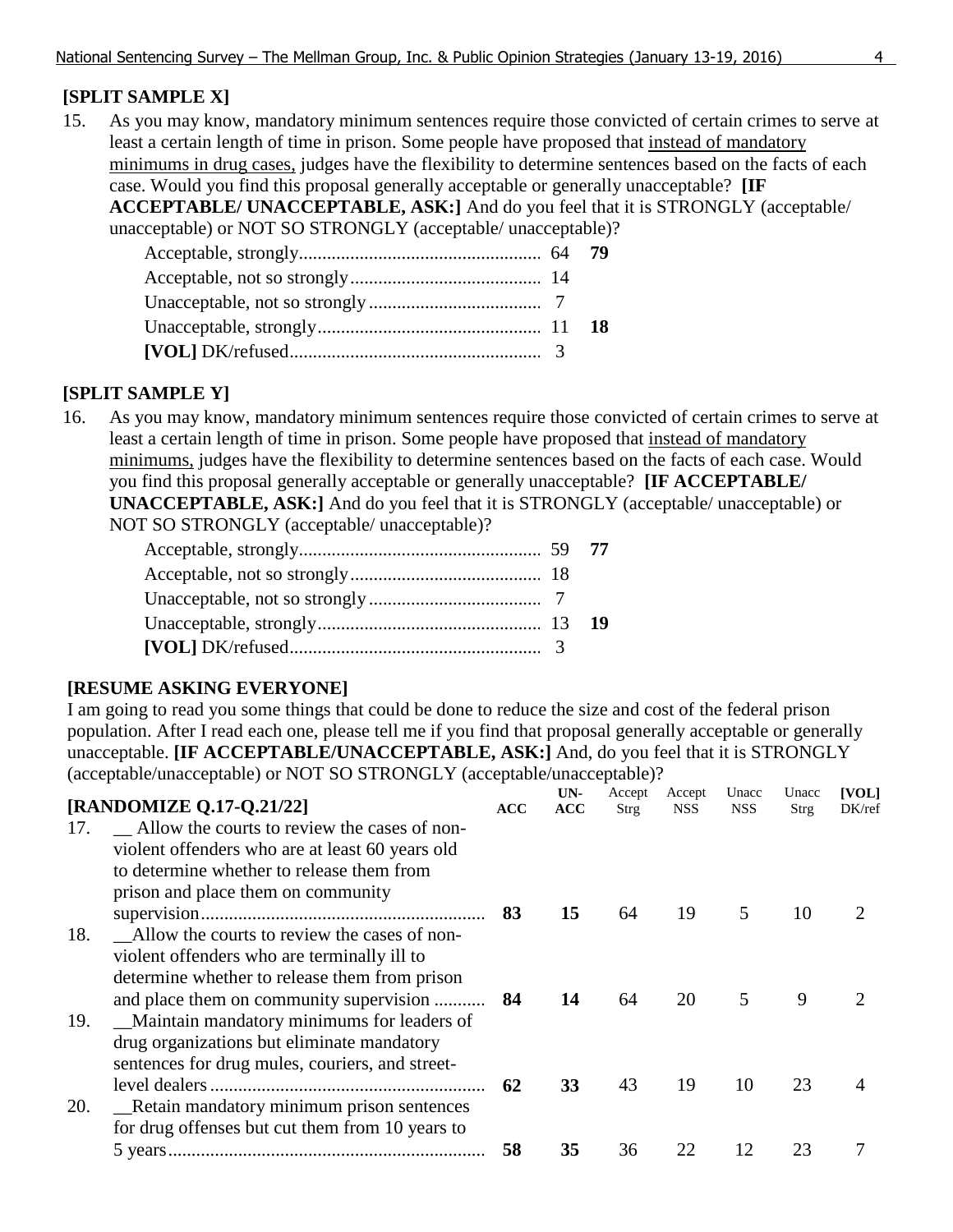|     | Continued from previous page                   | <b>ACC</b> | UN-<br><b>ACC</b> | Accept<br>Strg | Accept<br><b>NSS</b> | Unacc<br><b>NSS</b> | Unacc<br>Strg | [VOL]<br>DK/ref |
|-----|------------------------------------------------|------------|-------------------|----------------|----------------------|---------------------|---------------|-----------------|
|     | [SPLIT SAMPLE X]                               |            |                   |                |                      |                     |               |                 |
| 21. | Allow people in federal prison to earn up to   |            |                   |                |                      |                     |               |                 |
|     | an additional 15% off their prison term by     |            |                   |                |                      |                     |               |                 |
|     | participating in programs proven to reduce re- |            |                   |                |                      |                     |               |                 |
|     | offending such as drug treatment and job       |            |                   |                |                      |                     |               |                 |
|     |                                                | 86         | 13                | 69             | 16                   |                     | 8             |                 |
|     | <b>[SPLIT SAMPLE Y]</b>                        |            |                   |                |                      |                     |               |                 |
| 22. | Allow people in federal prison to earn up to   |            |                   |                |                      |                     |               |                 |
|     | an additional 30% off their prison term by     |            |                   |                |                      |                     |               |                 |
|     | participating in programs proven to reduce re- |            |                   |                |                      |                     |               |                 |
|     | offending such as drug treatment and job       |            |                   |                |                      |                     |               |                 |
|     |                                                | 85         | 13                | 62             | 23                   | 3                   | 10            |                 |

## **[RESUME ASKING EVERYONE]**

23. Currently, mandatory minimum sentences for drug crimes are based on the amount of drugs seized. Some people have proposed changing the law to base sentences on an offender's rank in a drug trafficking organization. Mandatory minimum penalties would apply to leaders of drug organizations, but judges would be allowed to impose lesser sentences on lower-level offenders. Would you find this proposal generally acceptable or generally unacceptable? **[IF ACCEPTABLE/UNACCEPTABLE, ASK:]** And do you feel that it is STRONGLY (acceptable/ unacceptable) or NOT SO STRONGLY (acceptable/ unacceptable)?

I am going to read you some criminal offenses and after I read each one, please tell me whether you think everyone convicted of that offense should get a mandatory minimum sentence of 10 years in prison, a mandatory minimum sentence of 5 years in prison, or should a judge determine the sentence based on the facts of each case, with no mandatory minimum?

|     | [RANDOMIZE Q.24-Q.29]                                            | Ten<br>years | Five<br>years | Judge | [VOL]<br>DK/ref |  |
|-----|------------------------------------------------------------------|--------------|---------------|-------|-----------------|--|
| 24. | A drug kingpin, that is, the top leader of an illegal drug       |              |               |       |                 |  |
|     | 25. A drug organization manager or supervisor who is not the top | 68           |               | 26    |                 |  |
|     | leader but someone in charge of managing illegal drug operations | 47           | 18            | 33    |                 |  |
| 26. | A drug courier or mule, who is paid to carry drugs from one      | 20           | 24            | 54    | റ               |  |
| 27. | A drug dealer, someone who sells illegal drugs on the street     | 25           | 22            | 51    | 2               |  |
| 28. | A distributor who supplies relatively large amounts of drugs to  |              |               |       |                 |  |
|     | dealers who then sell in smaller quantities to individual users  | 49           | 16            | 33    | റ               |  |
| 29. |                                                                  | 37           | 16            | 44    |                 |  |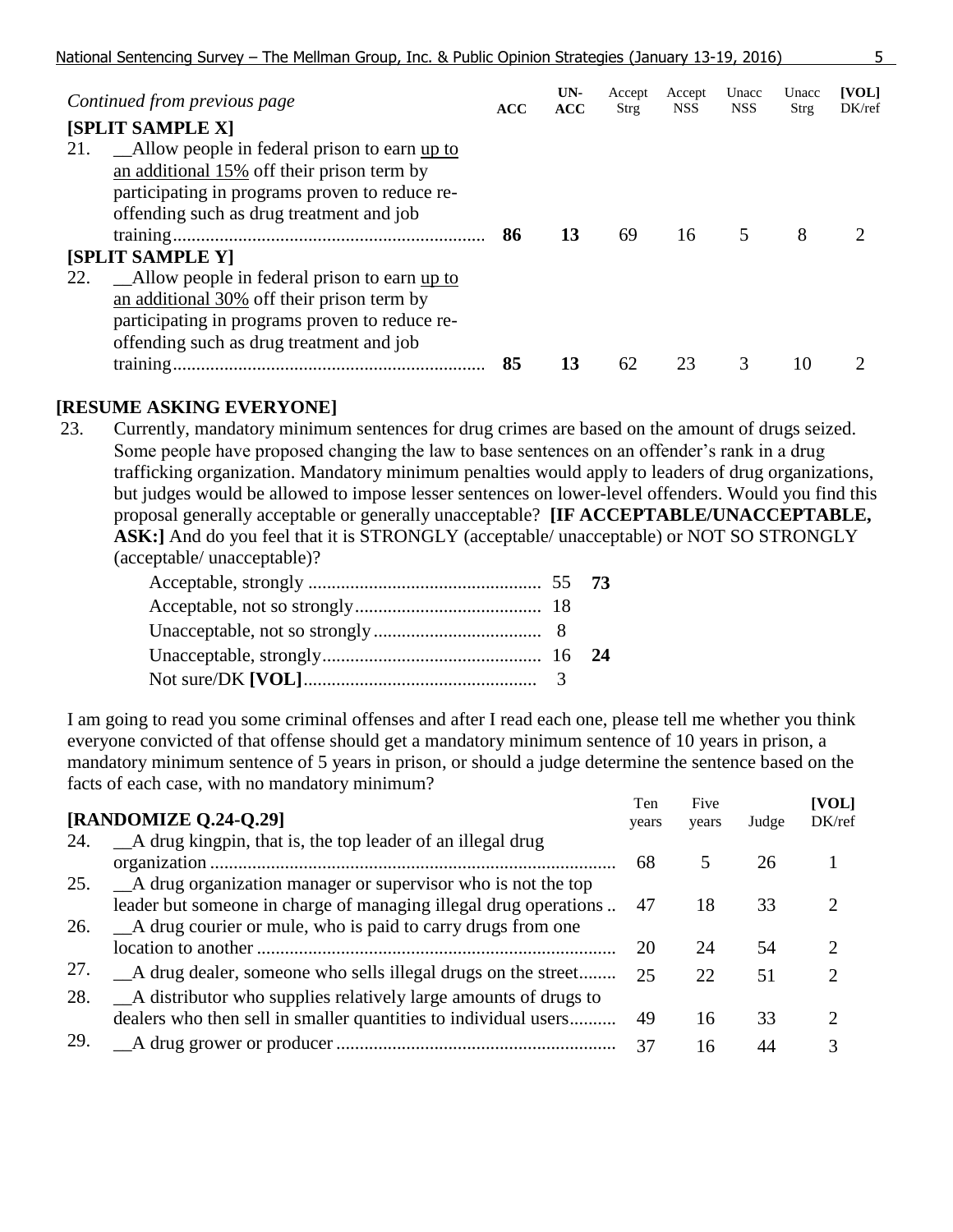30. Now I'm going to describe what supporters and opponents say about changing federal mandatory minimum sentences to account for an offender's rank in a drug trafficking organization. I will ask which you agree with more at the end. **[ROTATE PARAGRAPHS]**

\_\_ **Supporters of the plan** say mandatory minimum sentences designed for top level criminals have resulted in lengthy imprisonment for street level dealers and people paid to carry drugs. Long sentences don't stop the crime because trafficking groups just pay someone else to carry or sell the drugs, and data shows that eliminating mandatory prison sentences has no impact on whether a defendant will cooperate in an investigation. Serious sentences should be targeted at the most serious players in the drug trade.

## **OR**

\_\_ **Opponents of the plan** say that lower-level defendants will be less likely to cooperate with prosecutors and share information about serious drug traffickers if mandatory minimum sentences are changed. Besides, all drug crimes are inherently serious and violent crimes, leading to thousands of deaths and destroying families and communities. Anyone caught with a large quantity of illegal drugs should face a stiff, mandatory minimum sentence

Do you agree more with the supporters or opponents of this plan? **[IF SUPPORTERS/ OPPONENTS:** Do you feel that way strongly or not so strongly?

31. Which of the following comes closer to your point of view: **[ROTATE STATEMENTS]**

**\_\_Statement A:** Instead of spending billions of dollars to incarcerate drug offenders, we should strengthen probation and substance abuse programs, ensuring offenders face swift and certain consequences if they use drugs or violate other rules of supervision.

## **OR**

**\_\_Statement B:** Community corrections programs like probation are just a slap on the wrist and not a substitute for prison.

**[IF A OR B, ASK:]** Do you feel that way strongly or not so strongly?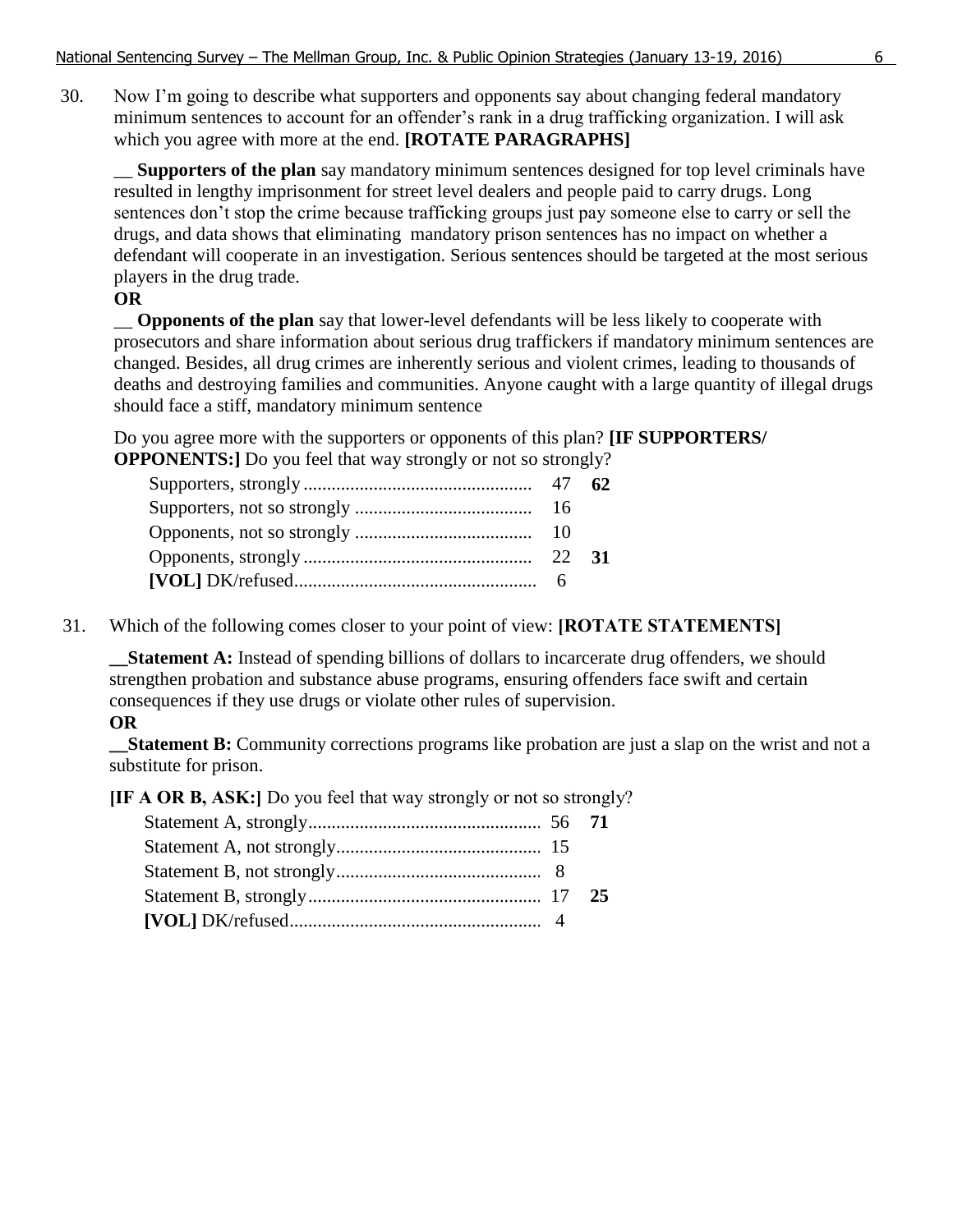32. Which of the following comes closer to your point of view: **[ROTATE STATEMENTS]**

**\_\_Statement A:** The federal prison population has increased dramatically in size and cost. Drug offenders now spend an average of three more years behind bars and we spend almost 600 percent more on prisons than in the 1980's. That's too many people in prison, costing too much. There are more effective, less expensive alternatives to prison for drug offenders. Expanding the use of these alternatives is the best way to reduce this kind of crime.

## **OR**

**Statement B:** Drug crimes are serious felonies and these offenders belong behind bars. Our first priority must be to keep our communities safe, whatever the cost. Federal prisons house the worst of the worst. It may cost a lot of money to run federal prisons, but giving these criminals shorter prison sentences would end up costing our society a lot more.

**[IF A OR B, ASK:]** Do you feel that way strongly or not so strongly?

33. Which of the following comes closer to your point of view: **[ROTATE STATEMENTS]**

**\_\_Statement A:** The federal prison population has grown in part because Congress has tied the hands of judges with tough mandatory minimum sentences for drug offenders. Congress should allow judges to consider the individual circumstances in each case when sentencing these offenders.

# **OR**

**\_\_Statement B:** The federal prison population has grown because mandatory minimum sentences established by Congress work. They take dangerous criminals off the street and ensure every serious criminal is treated the same. Congress should not make changes to mandatory minimum sentences.

**[IF A OR B, ASK:]** Do you feel that way strongly or not so strongly?

34. Which of the following comes closer to your point of view: **[ROTATE STATEMENTS]**

**\_\_Statement A:** We have too many people in prison for too long, without a good enough reason. **OR**

**\_\_Statement B:** Criminals generally get off too easily and too often crime is not punished severely enough.

**[IF A OR B, ASK:]** Do you feel that way strongly or not so strongly?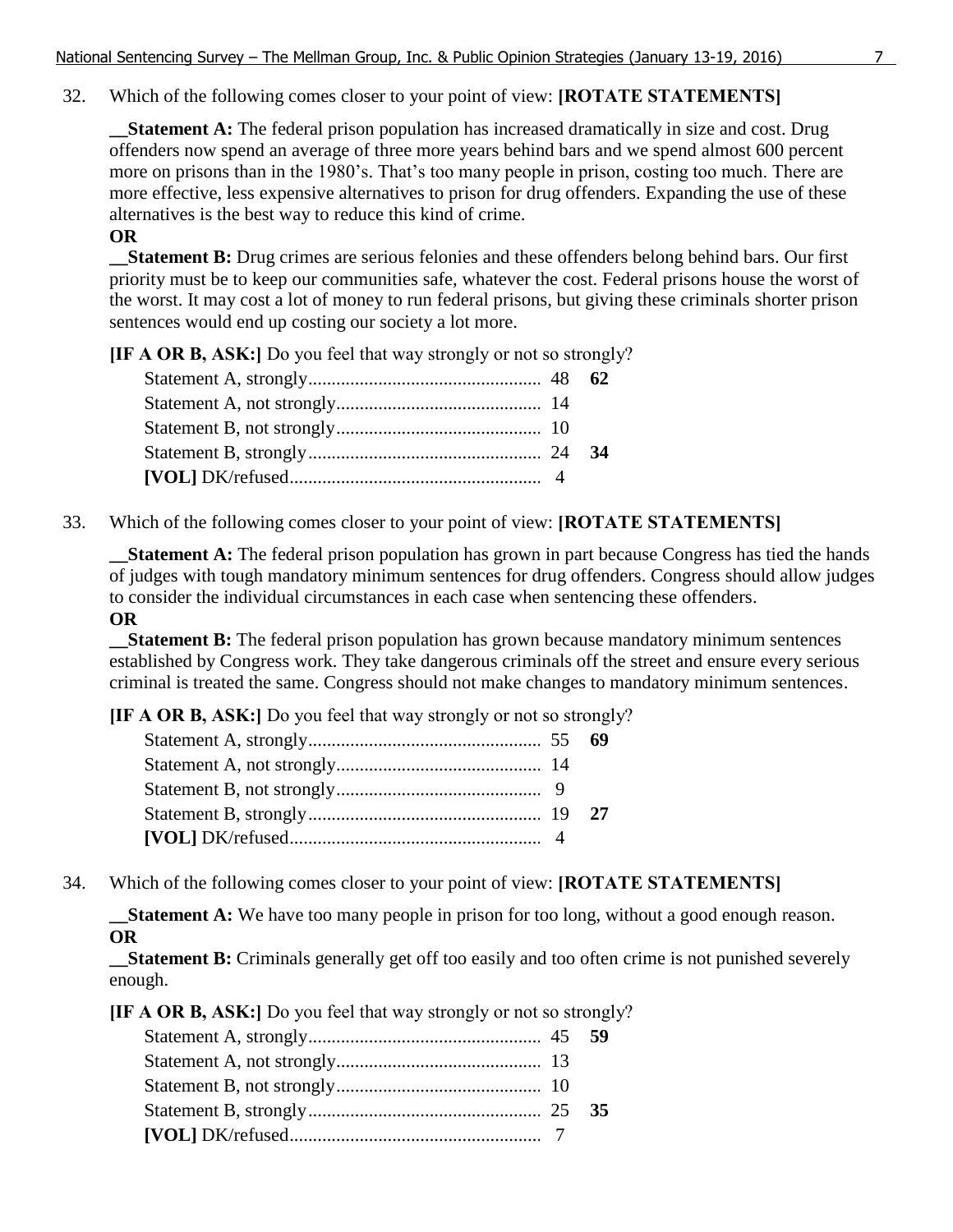# **[SPLIT SAMPLE X]**

35. Which of the following comes closer to your point of view: **[ROTATE STATEMENTS]**

**\_\_Statement A:** We need to significantly reform the U.S. criminal justice system**.** The U.S. prison population has more than tripled over the past 30 years. The U.S. is home to 5 percent of the world's population, but has nearly 25 percent of the world's prisoners. This bloated and ineffective system costs Americans \$80 billion dollars per year, and we need to shift some of that money to strategies that are more effective at stopping crime.

# **OR**

**\_\_Statement B:** Like everything else, the U.S. criminal justice system can be improved, but those calling for major reform really mean putting more criminals back on the street more quickly. We should have learned that big changes create more problems than they solve. We should not allow liberal activists to weaken punishments and put law abiding citizens at risk.

**[IF A OR B, ASK:]** Do you feel that way strongly or not so strongly?

# **[SPLIT SAMPLE Y]**

36. Which of the following comes closer to your point of view: **[ROTATE STATEMENTS]**

**\_\_Statement A:** We need to significantly reform the U.S. criminal justice system. Texas reformed their system and now its imprisonment rate and crime rate are dropping at the same time. In fact, over the past five years, 30 states have successfully cut both their crime and imprisonment rates. More states should adopt these reforms to their sentencing policies.

## **OR**

**Statement B:** Like everything else, the U.S. criminal justice system can be improved, but those calling for major reform really mean putting more criminals back on the street more quickly. We should have learned that big changes create more problems than they solve. We should not allow liberal activists to weaken punishments and put law abiding citizens at risk.

**[IF A OR B, ASK:]** Do you feel that way strongly or not so strongly?

| $[VOL] DK/refused .$ |  |
|----------------------|--|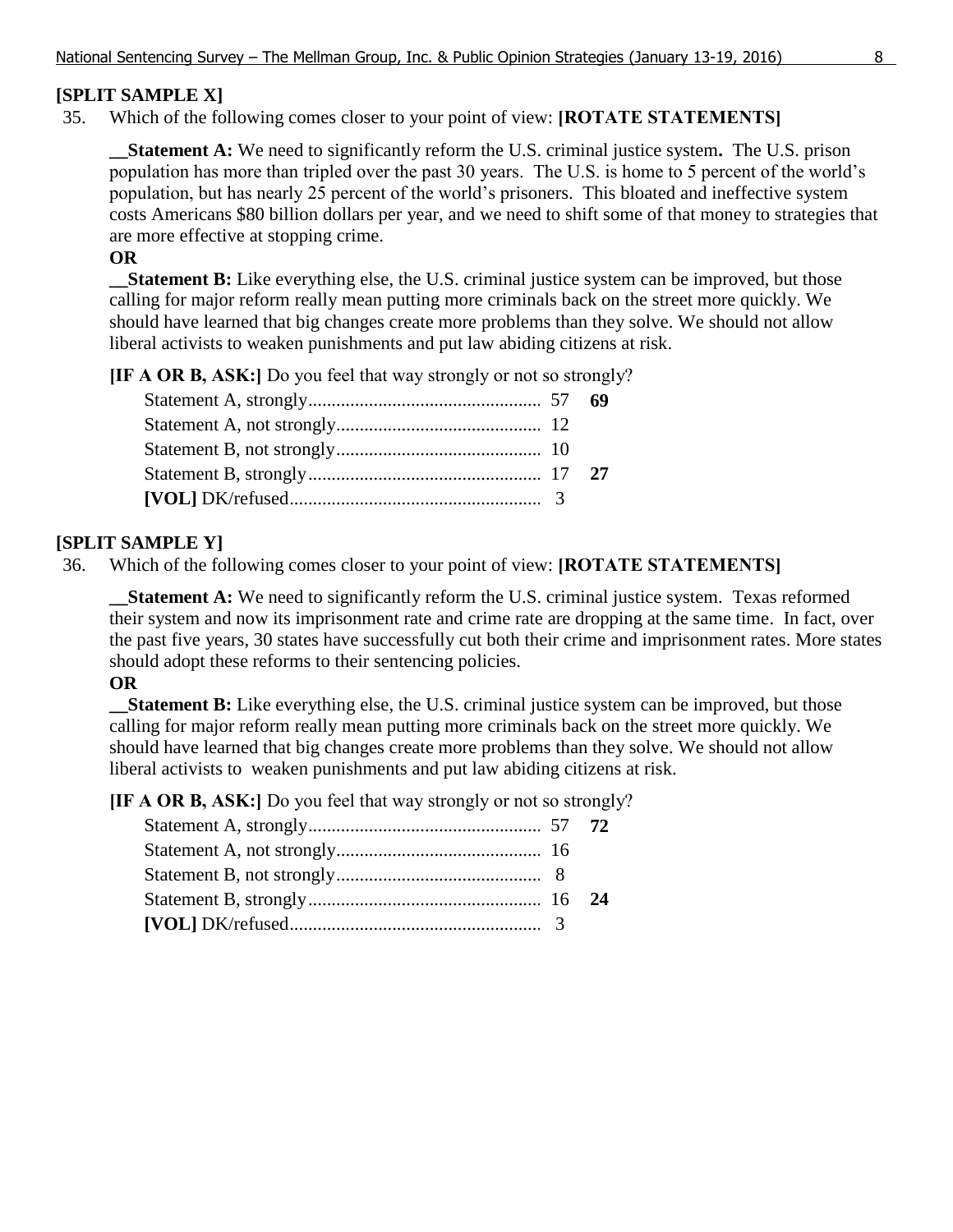# **[RESUME ASKING EVERYONE] THANK YOU. THE FEW REMAINING QUESTIONS ARE FOR STATISTICAL PURPOSES ONLY.**

37. Have you or a member of your immediate family been a victim of a violent crime? [**IF YES, ASK:]** And does that apply to you, to someone else in your household or both? Yes, You ........................................................................5 **16** Yes, Someone else in your household...........................8 Yes, Both .......................................................................3 No .................................................................................. 83 dk/na/other.....................................................................1 38. Have you or a member of your immediate family been a victim of a non-violent crime? **[IF YES, ASK:]** And does that apply to you, to someone else in your household or both? Yes, You ........................................................................ 14 **40** Yes, Someone else in your household........................... 13 Yes, Both ....................................................................... 13 No .................................................................................. 58 dk/na/other.....................................................................2 39. Have you or someone in your immediate family ever been in prison or on probation or parole? **[IF YES, ASK:]** And does that apply to you, to someone else in your household or both? Yes, You ........................................................................5 **18** Yes, Someone else in your household........................... 11 Yes, Both .......................................................................2 No .................................................................................. 80 dk/na/other.....................................................................2 40. Are you or someone in your immediate family active in law enforcement? **[IF YES, ASK:]** And does that apply to you, to someone else in your household or both? Yes, You ........................................................................3 **12** Yes, Someone else in your household...........................8 Yes, Both .......................................................................1 No .................................................................................. 86 dk/na/other.....................................................................1 41. What is your age? **[CODE ACTUAL AGE. REFUSED=99**] 18-29.............................................................................. 14 30-39.............................................................................. 15 40-49.............................................................................. 19 50-59.............................................................................. 21 60+................................................................................. 32 na/ref..............................................................................0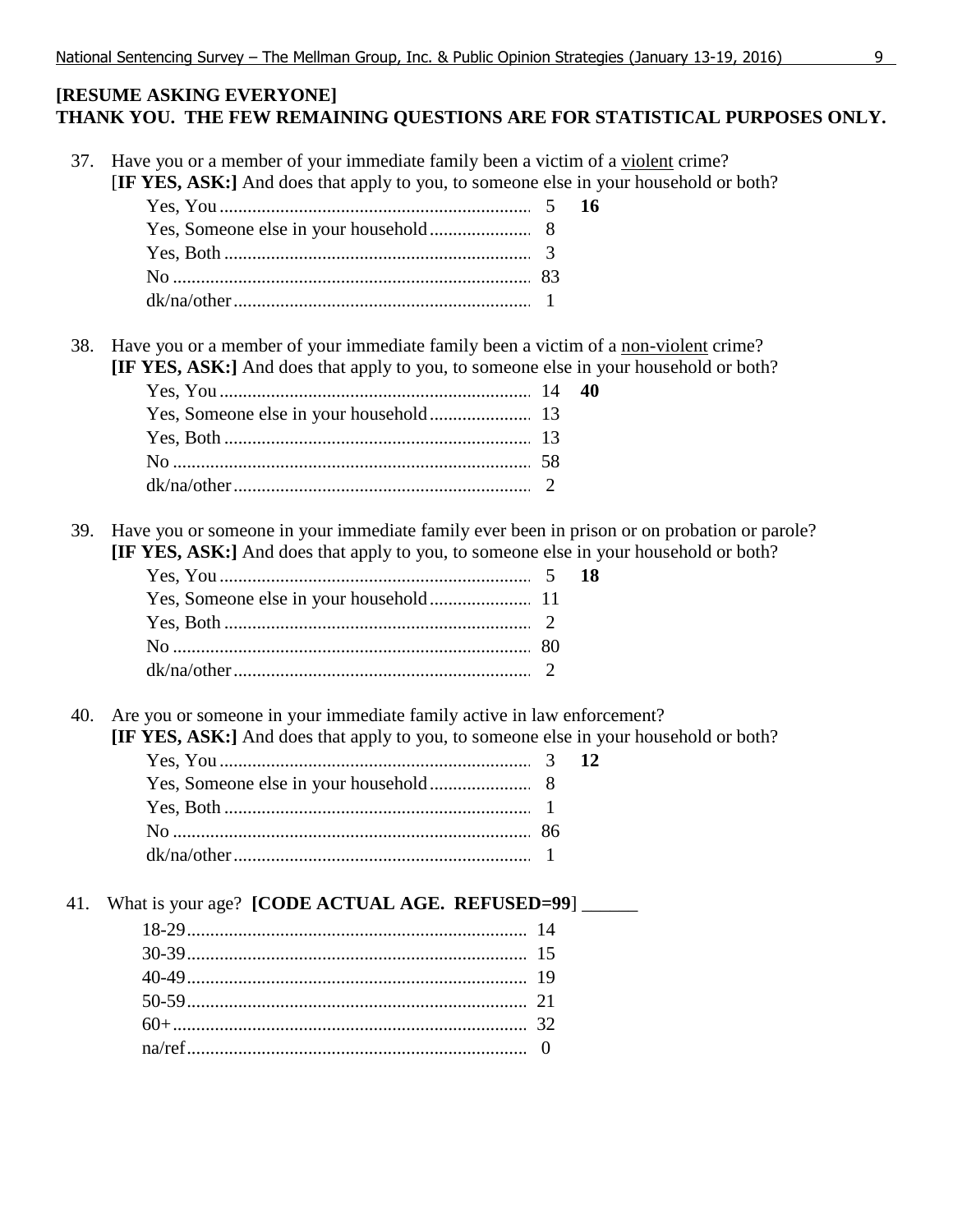42. What was the last level of schooling you completed?

43. Generally speaking, do you think of yourself as a Republican, a Democrat, an independent, or something else? **[IF REPUBLICAN OR DEMOCRAT ASK:]** Do you consider yourself a strong (Republican/Democrat) or a not so strong (Republican/Democrat)? **[IF INDEPENDENT ASK:]** Would you say that you lean more toward the Republicans or more toward the Democrats?

44. Do you consider yourself very liberal, somewhat liberal, moderate, somewhat conservative or very conservative? **[IF MODERATE, ASK:**] Do you tend to lean toward the liberal or conservative side?

|  | 29 |
|--|----|
|  |    |
|  |    |
|  |    |
|  |    |
|  |    |
|  | 36 |
|  |    |
|  |    |

45. Are you Latino, Hispanic, or of Spanish or Mexican descent?

46. Are you black, white, Asian, Native American or some other race?